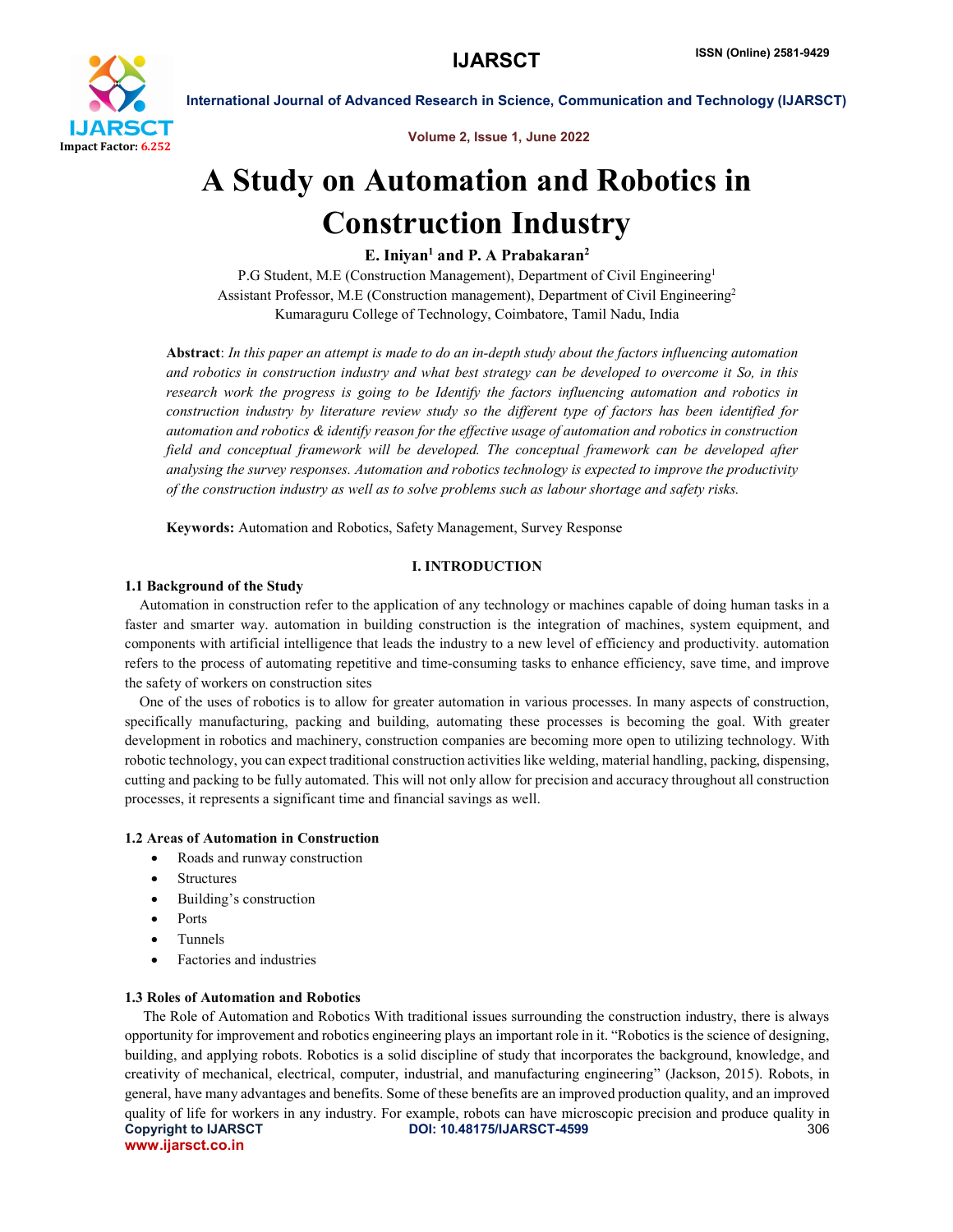

# Volume 2, Issue 1, June 2022

products otherwise not possible to achieve with traditional labor skills. Robots can also be used in areas that are hazardous to humans. Many of the emerging robotic technologies today that can be applied to construction applications are demolition robots, 3D printing robots, robotic drones, bricklaying robots, welding robots, exoskeletons, forklift robots, and roadwork robots

# 1.4 Application of Automation and Robotics

- Demolition
- Making of steel components
- Precast concrete industry
- On site masonry construction
- Welding
- Brick laying
- Assembly of building elements
- Prefabricated
- Interior painting
- Autonomous machines

# A. Demolition

 Demolition robots are primarily used for tearing down building walls and other various structures. Demolition is an important part of construction, specifically in the renovation field. In a case where a floor of a building needs to be redesigned, demolition occurs to topple existing walls in order to give room to create a new layout. The primary benefits of demolition robots are that they are much more effective than handheld equipment. They also allow the operator to stand away from the debris and contaminants, making them safer than handheld devices. A key note here is that current versions of demolition robots are primarily designed for small scale demolition, not largescale applications. Some demolition robots use hydropower to bring down materials such as weak concrete and can prevent the air from being polluted with material dust. Some of the negative aspects of demolition robots from the social point of view is that it could require less workers for the typical demolition job, leading to job loss

# B. Making of Steel Components

Automation and robotics have been significantly used by steel companies that prefabricate building components according to contractor demand, and then the steel components will be transferred to the project site for erection, automation and robotics are not used in the erection process to a great extent. The utilization of steel in house construction is very low, but some factories prefabricate components of houses using automation and robotics.

# C. Precast Concrete Industry

Regarding concrete precast component production, large degree of automation is utilized and necessary number of precast components can be produced as per buyer's demand. The automation of precast components is very beneficial because it provides products which its quality is not changing and waste of the factory is declined. This decrease of factory waste is made possible because of using required amount of materials which is arranged with the help of computer planning and programming.

# D. On-Site Masonry Construction

Automation and robotics in masonry prefabrication play a significant role and have considerable advantages because it substantially raises the production of masonry blocks and decreases workforce and labor cost. Plants that produce masonry elements may be completely automatic or partially automated, and individually designed masonry blocks can be prefabricated. Prefabricating masonry blocks and bricks are not free from obstacles and difficulty.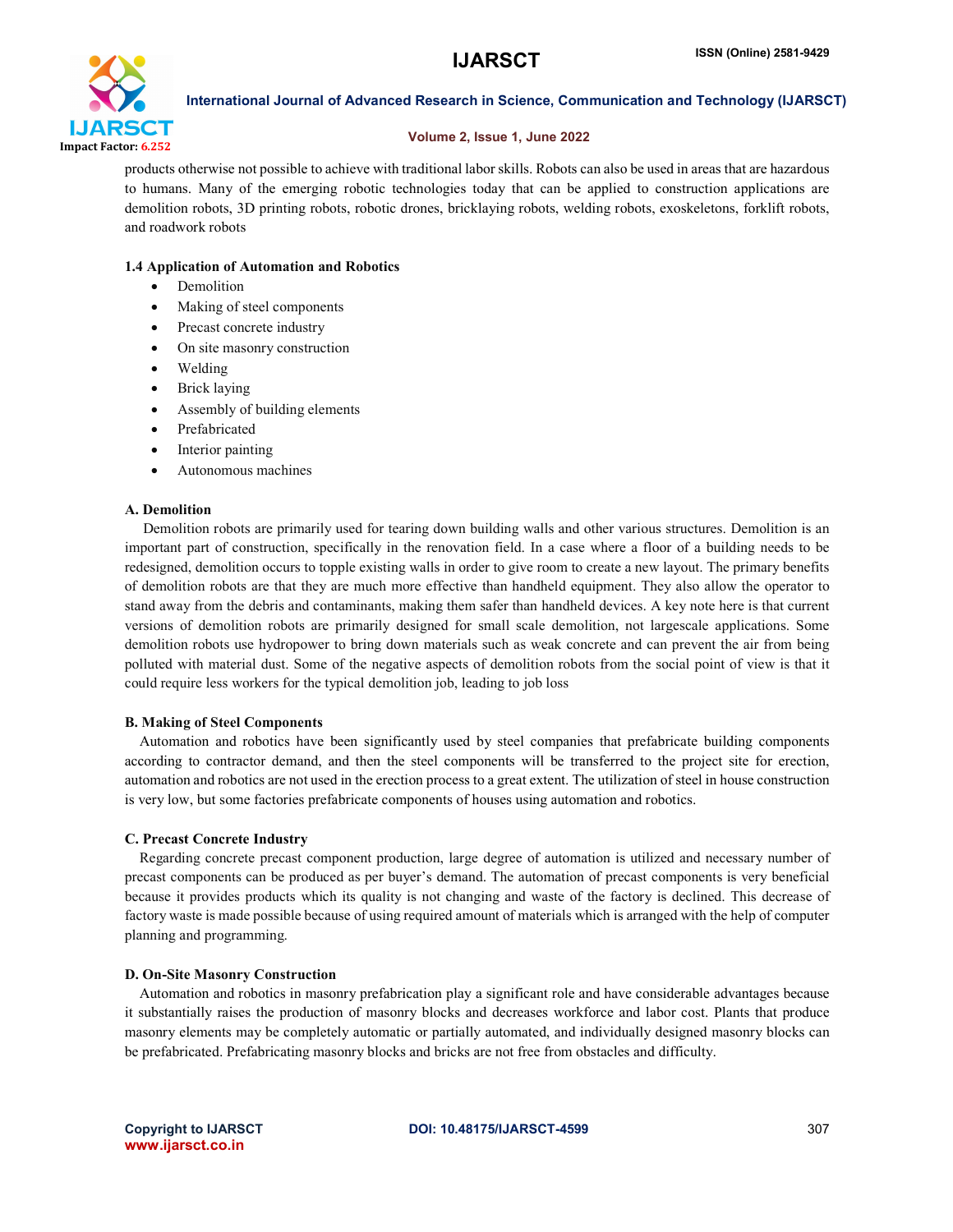

### Volume 2, Issue 1, June 2022

# E. Welding

Robotic welding automates the welding process to increase accuracy, enhance safety and reduce the time needed to complete each project. These benefits make the robotic welding process a popular alternative to manual metal joining. Several industries take advantage of this automated process to get the results they need as quickly as possible. This automated welding process increases the speed, precision, quality and also minimizes the chance of errors or inconsistent welds compared to manual welding. Welding robots are very precise, move smoothly and at considerable speed through a programmed path Robot welding is commonly used for resistance spot welding and arc welding in high production applications, such as the automotive industry.

# F. Brick Laying

 A robotic bricklayer can lay up to 3000 bricks per day, reducing the overall project duration. A robotic bricklayer is relentless; it doesn't need any breaks. A robotic bricklayer keeps operating as long as it has enough fuel, mortar, and brick, dramatically increasing productivity and efficiency. It reduces labour costs by up to 50%. A robotic bricklayer reduces the amount of physical labour, enabling them to work safer with less fatigue and a lower risk of injury. the overall quality of wall alignment can be improved using a robotic bricklayer. A robotic bricklayer is exceptionally good at lining bricks up vertically. a robotic bricklayer can help reduce labour shortage problems.

### G. Assembly of Building Elements

 The most exciting experience is the Automation and robotization of the complete building erection and applied to many high-rise buildings in Japan. The important is the "SMAT" system developed by Shimizu used for the construction of 30 stories office building. This system reduces labour requirements by around 30%. Future projects are expected to achieve a labor-saving of about 50%. A hybrid high-rise construction site is understood as the semi-automated storage, transport and assembly equipment and robots used to erect a building almost entirely automatically. It attempts to improve the sequencing of construction processes and construction site management by using real-time computerized control systems.

### H. Prefabrication

A Productivity Issue Embracing the technologies that revolutionized manufacturing industry, prefab builders may radically improve the efficiency with which it produces end products - buildings. The future builders will evaluate ways to improve productivity through the application of lean production, information and automation technologies. It will include efficient methods for warehousing, develop strategies to reduce construction waste, and adopt techniques for recycling. It will develop and deploy technologies for defect-free transportation of the prefab components. It will develop and test transportation system features that are high performance, low cost and more fully integrated into the building's structural system.

# I. Interior Painting

The improvement of autonomous robots for painting the interior walls of buildings is one of the breakthroughs in applying robotics in the construction sector. The painting fluids can cause risks to the human painters, such as eye and respiratory system problems. Also, the nature of the painting procedure, which requires repeated work where lots of effort is needed, is a tedious and time-consuming job. The above factors motivate the development of an automated robotic painting system. Using the roller painter instead of spray reducesthe cost efficiently since the spray gun and its accessories are inexpensive. Lightweight is achieved here by using a lightweight two-link robotic arm with a new joint actuation mechanism.

### J. Autonomus Machines to Handle Tasks and Process

When it comes to construction industry automation, the adoption of autonomous machines and equipment is perhaps the most common example. Essentially, these are self-driving machines used for various tasks and processes. For example, projects use automated vehicles for transporting material across the site without posing safety hazards for the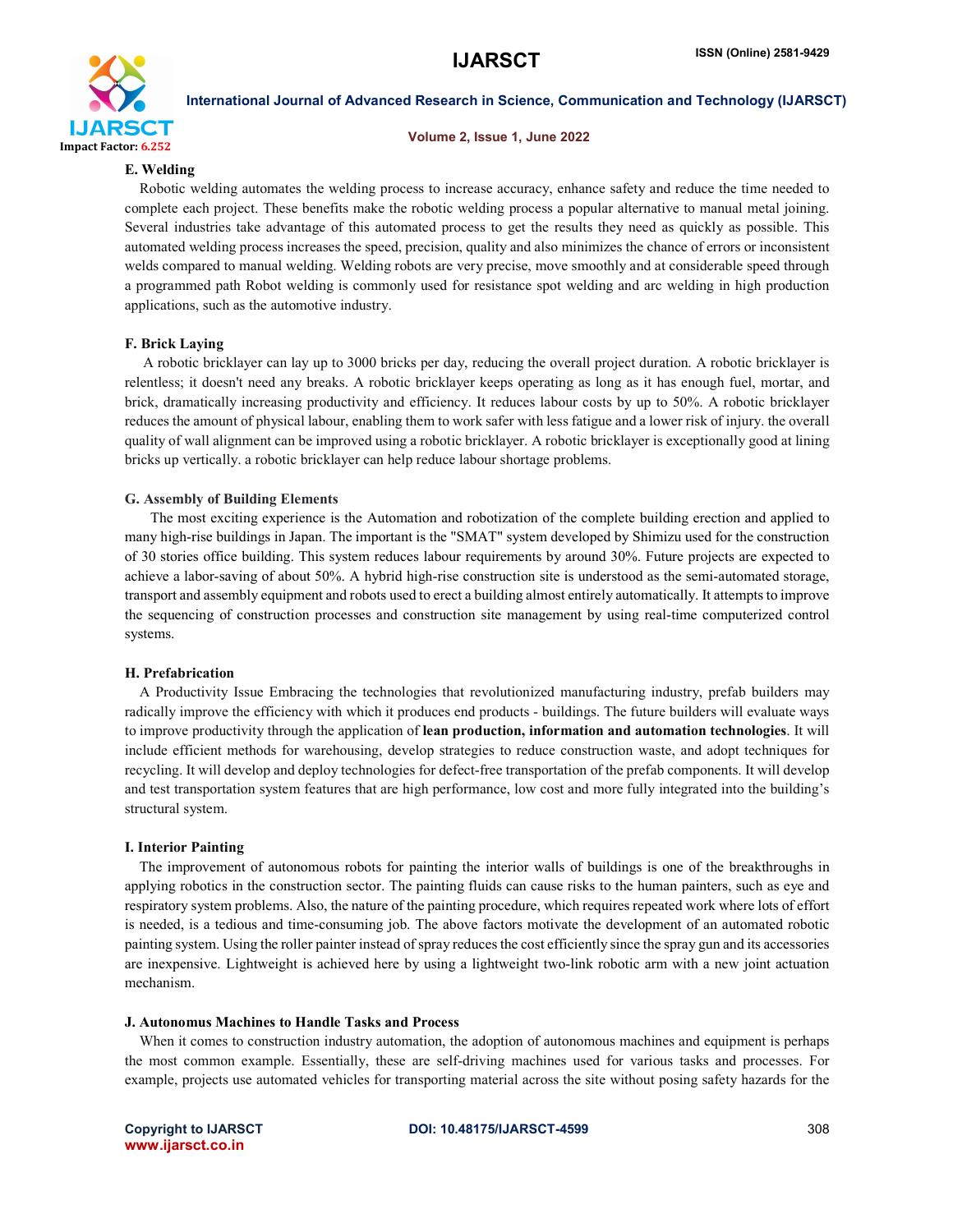

# Volume 2, Issue 1, June 2022

workers. Trucks, diggers, forklifts, and other similar equipment are some examples of autonomous machines used for different purposes on the project sites.

Site workers can remotely operate such machinery and equipment with the help of technologies such as GPS and machine learning. Apart from reducing safety risks for the workers, these machines double up the efficiency and cut down the dependency on human drivers and operators even for the most complex equipment. These are a one-time investment for any construction company as they provide extensive benefits year after year.

# 1.5 Advantage of Automation and Robotics

- Automation and robotics in construction provides more precise and uniform quality product compare with products produced by experienced worker.
- It replaces labours in those tasks which involve difficult physical work.
- Automation and robotics carry out jobs much easier which is hardly done by labors.
- It simultaneously declines costs and increases efficiency and productivity. Added to that, it is claimed that counties such as Japan and Germany have improved living standard and gross income substantially in twentieth century as a result of employing automation and robotics in the construction.
- It conducts labour tasks at dangerous locations for example at substantial height places.
- Finally, it is worth mentioning that automated construction and robotics enhance work environment because workers will be distanced from uncomfortable work position.

# 1.6 Social Issues

There are many social issues to take into account when discussing robotic applications in construction. One of these concerns comes in the form of privacy, both worker and public privacy. Any surveillance technologies are examples of potential invasions of privacy when using robotic technologies. Another main issue is the fear of job loss. One big fear for the rise of robotics is that workers may lose their jobs to a machine. They do not want an automated robot to do the job they, as a human, are paid to do. The robots make the job easier and potentially lower costs of production since they are not necessarily subject to negotiation of hourly wages. A robot is a one-time investment that will pay for itself over time. With a robot there are no unions to worry about, no healthcare costs, just maintenance costs. This job substitution could also be seen as a good thing. Instead of humans being in charge of the simpler jobs that robots can do, they could potentially be hired to perform maintenance checks on the robots instead. With the rise of robotics comes the rise of those with knowledge in robotics to work on them. Another societal issue is the concern of safety

# 1.7 Automation and Robotics in Construction Industry Need for Robots

Fast changing, field-based, project-oriented industries like construction are severely handicapped by their lack of accurate, timely and systematic technical, cost and production data from ongoing operations. Meanwhile, technologies have evolved that can not only monitor the ongoing operation of manufacturing facilities and collect operational and passenger volume data from transit systems, but can monitor vehicle operations characteristics, transit high resolution video images.

Factors Affecting Production Efficiency The computation of the production efficiency factors depends upon numerous variables which affect workers productivity in actual job conditions at the project site. These variables vary from project to project, and over place and time. Some of the typical factors affecting the workers production efficiency are given in following

- Repetition of Work
- Equipment-Intensive Tasks
- Climatic and Weather Conditions
- Labor Availability
- Scheduling Direct Workers Adjustment for Daily Manpower Requirement
- Selecting Construction Equipment
- Equipment Output Capability
- Work Complexity

www.ijarsct.co.in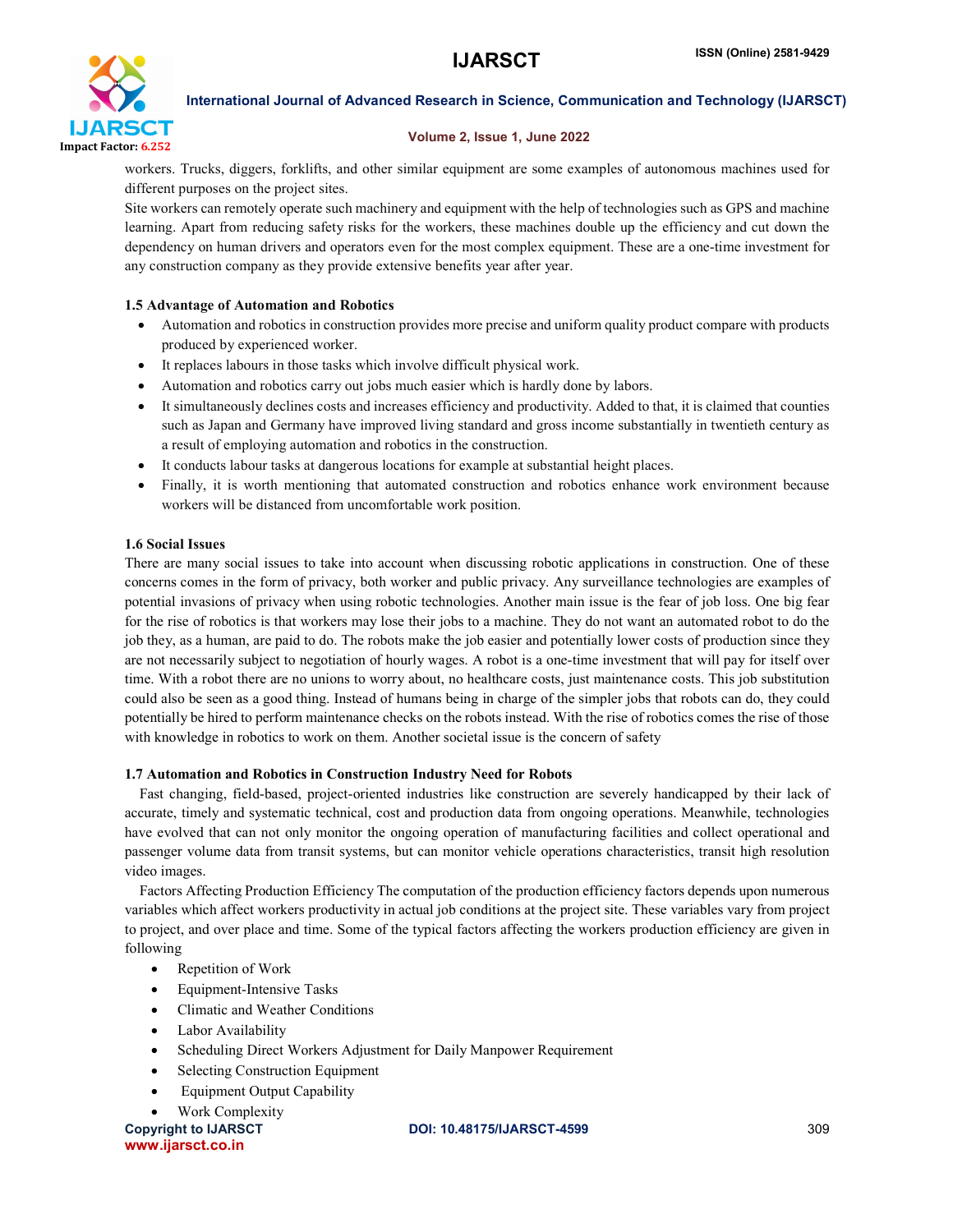

#### Volume 2, Issue 1, June 2022

### II. LITERATURE REVIEW

Ayodeji Oke, 2007, The growth of infrastructure and development in an emerging country may requires the construction industry to shift from traditional methods of construction to modern ones in order to improve productivity and enhance performance. most of the existing studies have been tailored towards the awareness, willingness, drivers, barriers and benefits of such modern methods, including automation and robotics. Like other technological advancement, there are some negative impacts that should be assessed and understood by stakeholders with a view to managing and minimizing them. In view of this, the purpose of this study is to investigate the extent to which the usage of automation can influence negatively on the delivery of construction projects if fully implemented in the construction industry

VSS Kumar, I Prasanthi, AEI 2008: Construction phase is one of the important aspects of civil engineering structures. The success of a project depends on how well the construction phase is carried out. Efficient and economical construction is particularly important because of the increasing complexity of structures being built, the availability of improved materials and construction equipment. Typically, in manufacturing field, robots are stationary and product moves along the assembly line. Automation is easier to incorporate because each product is identical with respective tasks done over and over. However, construction robots face with different demands than conventional industrial robots. They must move about the site, because buildings are stationary and of a large size. They require engines, batteries or motors and drive themselves. Construction robots also faced with changing site conditions and must be reprogrammed with each new condition. They must be able to function under adverse weather conditions including variations in humidity and temperature. Additionally, they are constantly exposed to dust and dirt on the site. Thus, there is a need to develop a robotic system for full-scale experimentation for realistic assessment of automation in the construction industry. This paper presents some aspects of robotization and automation and a case study is presented to demonstrate the applicability of robotics in construction industry.

Rohana Mahbub 2016: The major concern to the construction industry in general, would be the decreasing quality and productivity of end products; labour shortages; occupational health and safety; and allowing work to be performed where people cannot do. This paper discusses how the quality of life may be achieved by tackling the barriers and their impact to this initiative which could improve the industry in terms of productivity, safety and quality. This will also ensure the harmony between the environment and energy management with productivity enhancement for better quality products that could lead to better quality of life for the end users.

Qian Chen, Borja García de Soto 2018 : Construction automation has shown the potential to increase construction productivity after years of technical development and experimenting in its field. Exactly how, and the possible benefits and challenges of construction automation, though is unclear and missing from current research efforts. In order to better understand the comprehensive potential of construction automation for increasing construction productivity and the associated possible ramifications, an objective and data-driven review of the use of automation technologies in construction was done. The review was accomplished by using text mining methods on publically available written documents, covering a wide range of relevant data including scientific publications and social media. The text mining software VOS Viewer and RapidMiner Studio were used to determine the most promising areas of research through the analysis of scientific publications, and the main areas of concern of industry through the analysis of text on social media, respectively. These research areas and concerns are summarized in this paper, and based on them suggestions for industry are made to help advance the uptake of automation in construction.

Joseph Neelamkavil, 2009: The construction industry at-large is dominated by numerous small and specialized subcontractors who typically are not technologically advanced enough to embrace automation. The sector that represents factory built housing (the modular, prefab, panelized, precast, etc.) is an exception. Since the products are built in factories, the principles of mass production and mass customization that are the norm in manufacturing, apply. It will also make it easy to adapt to automation, integration and optimization. In this scenario, the constructability aspects

Michael Chui, Jan Mischke, 2019: A substantial shift to modular construction off-site could have a significant impact on the construction workforce, but the transition will take decades. Producing individual components, or modules, in factories lends itself to much more machine use than what can be done on-site. Some companies, such as Katerra, are already building such modules. A lot of the construction in these factories is still done manually, but over time, as scale increases, the process will become more automated. We estimate that about 15 to 20 percent of new building construction will be modular in the United States and Europe by 2030. So, while it's an increasing share and a big market, it's slow

www.ijarsct.co.in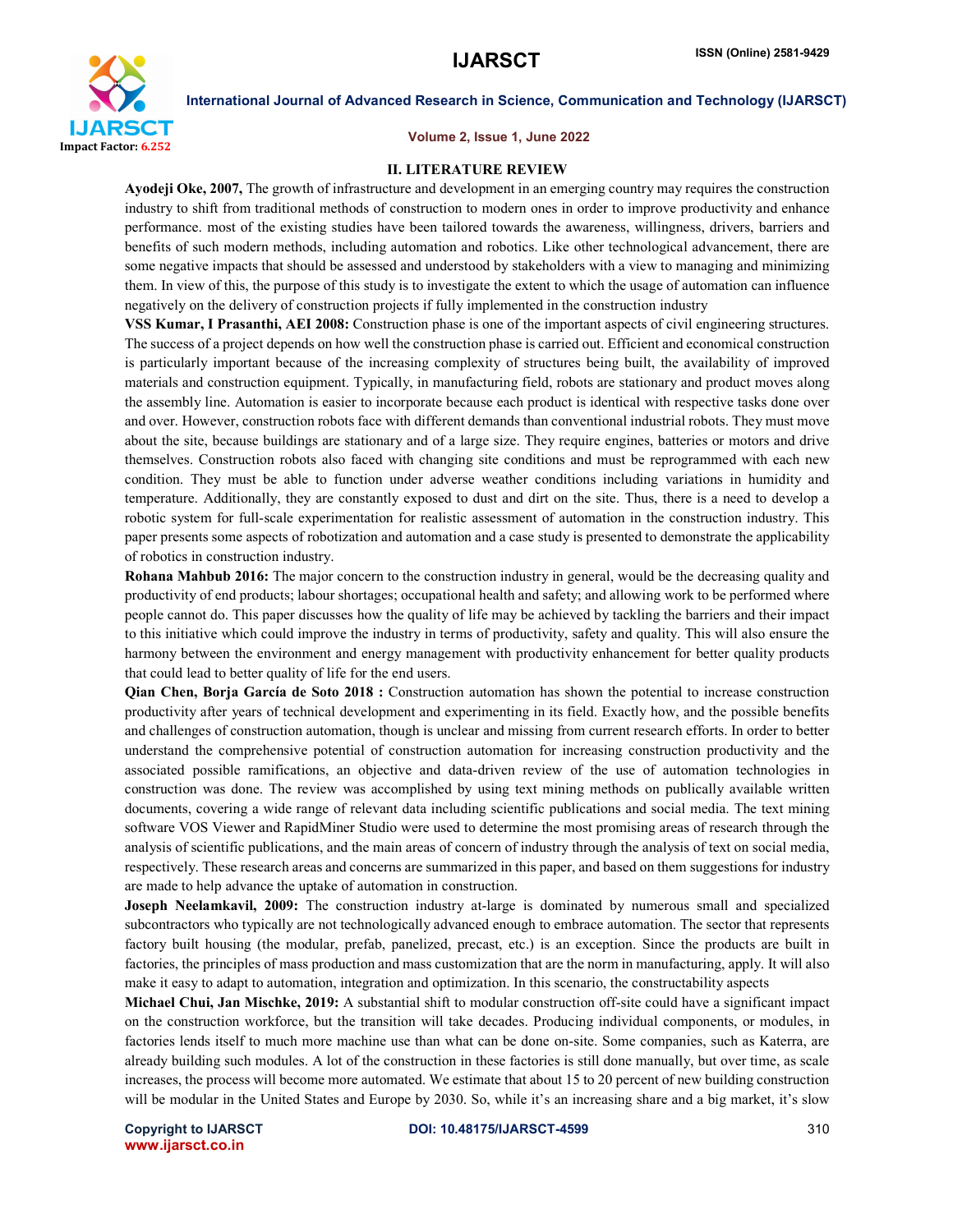

### Volume 2, Issue 1, June 2022

process, and a lot of activities will remain on-site and relatively unpredictable for some time to come. For those activities that do remain on-site, it's unlikely that a company will fire a carpenter and bring in the latest robot to do everything the carpenter did. Rather, machines will take over individual activities within a role. What that means is workers will need to learn to work side by side—or in a hybrid role—with machines. For example, even the average construction worker will be expected to use a tablet to access building plans or operate a drone in place of doing a physical site walkthrough. Hyojoo Son, Changwan Kim, 2010: Attention to development of automation and robotics technology in the construction industry seems to have been growing and there has been an increased awareness of the potential benefits of automation and robotics technology development. Although research and development (R&D) facilitates progress in the state of technology and-in the long run-yields significant savings in time and money for companies that take advantage of it, the costs of R&D in the short term are high and resources are limited. Analysis of trends in existing research is helpful in identifying where further R&D is needed and in suggesting directions for future research. In addition, it can be used to help predict the return on investment in individual technologies. This study was to identify global trends and issues in automation and robotics technology in the construction industry by analyzing papers published in the proceedings of the International Symposium on Automation and Robotics in Construction (ISARC). The results of that analysis show that various research topics are actively researched from the viewpoint of automation in construction and contributed by different countries and regions as well as different types of research institutions.

Carlos Balaguer, 2004: The actual research trends in robotics and automation in construction industry (RAC) are much different in comparison with the last decade. While during the 90s the R&D activities were focused in the development of new robotic systems (most of them teleoperated) and in existing machinery automation, the actual efforts are concentrated more in the software integration, sensory data acquisition and processing, safety and secure systems, sensorbased process control and construction industrialization. This paper deals with the short state-of-the-art in the actual and features RAC research areas, including representative examples.

Divyesh Joshi, 2015: In India, the construction industry is one of the largest industrial sectors. The construction industry plays to enhance the overall national economy of the India, the complaints of poor construction quality is major problem in the India construction industry. For successful quality work, such as lack of skilled workers, poorly installed equipment, poor platns, etc among this in an increase in the real cost of construction  $\&$  labour. The construction industry is labour intensive and construction work is conducted in risky and dangerous situations. The importance of construction automation has grown rapidly in developed countries. In developing countries like India, the construction industries need automation technologies such as new machineries, electronic devices etc. The infrastructure project requires more numbers of skilled labour, good quality of work, increases productivity etc. Studying recent application and projects for using robots and automation in the construction industry. The qualitative study has been carried out. From this qualitative study some obstacles in implementing automation are discussed in this paper.

Marcus Sandberg, Robert Gerth, 2016: As the construction industry continues its digital journey the applications within design automation is growing, making development processes less time-demanding and more organized. Design automation applications can show design impact on eg cost, equipment availability, staff capabilities and buildability. It can also facilitate reuse of successful solutions instead of reinventing the wheel for every project. Thanks to automation it becomes easier to generate several solutions and trying different what-if-conditions. The field has many different approaches but an overview for construction where the connections between the different approaches are indicated is needed. The purpose of this paper is to describe our view of how the design automation fields of building information modelling, master models, knowledge-based engineering, configuration, modularization, platforms and simulation are connected and to provide input to the design automation discussion in construction. Each of these areas are introduced and then they are analyzed in relation to each other and presented as an overview. These results will serve as a base for future studies.

SMS Elattar 2008: Building and construction is one of the major industries around the world. Construction industry is labor-intensive and is conducted in dangerous situations; therefore, the importance of construction robotics has grown rapidly. Applications and activities of robotics and automation in this industry started in the early 90s aiming to optimize equipment operations, improve safety, enhance perception of workspace and furthermore, ensure quality environment for building occupants. The main goal of this paper is to convince building designers and managers to incorporate robotic systems when managing modern buildings. This paper studies recent applications for robots and automation in the

www.ijarsct.co.in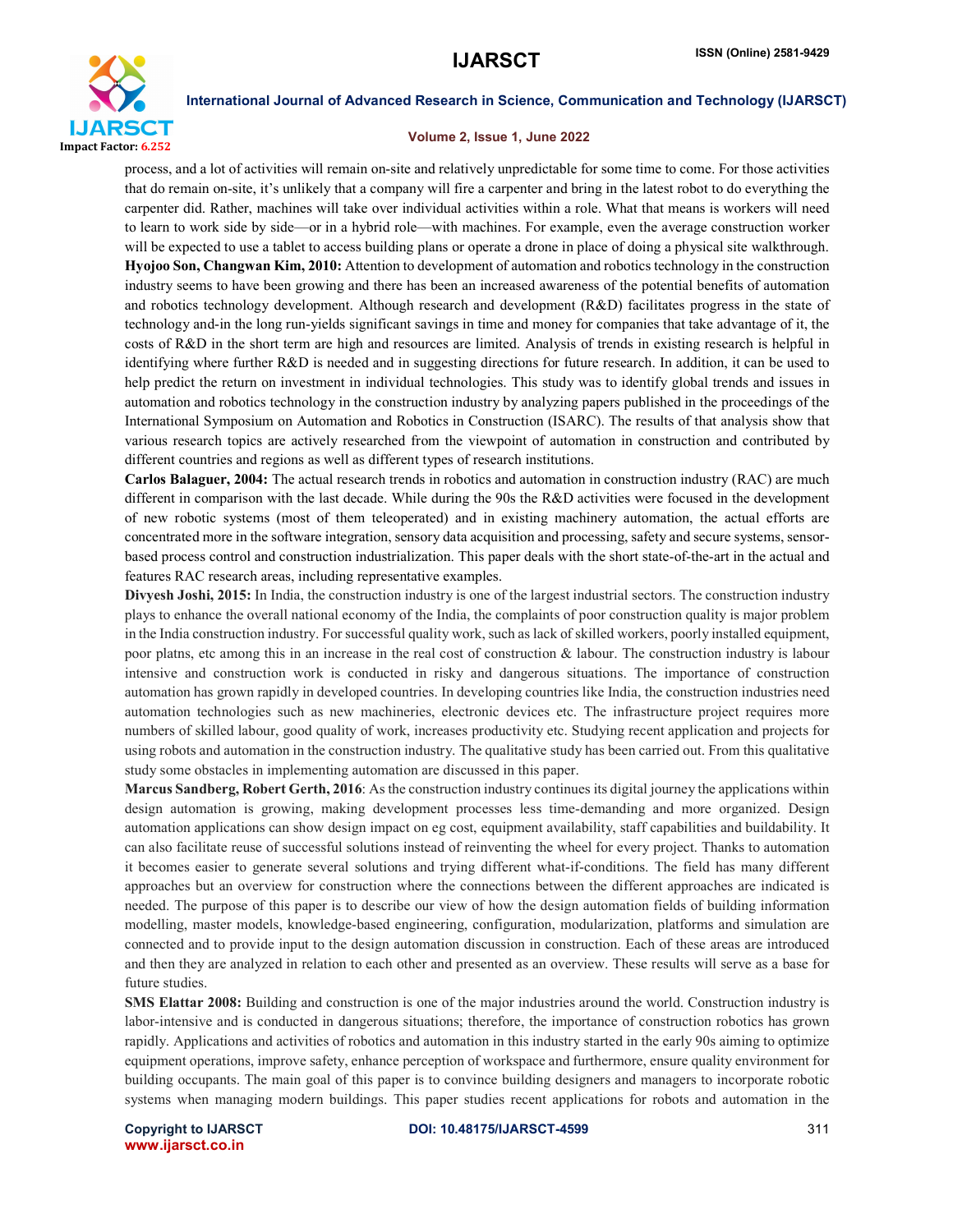

### Volume 2, Issue 1, June 2022

construction industry and sets opportunities and challenges through a new framework for better planning and control of construction equipment operation.

Vahid Faghihi, Ali Nejat, 2015: Automating the development of construction schedules has been an interesting topic for researchers around the world for almost three decades. Researchers have approached solving scheduling problems with different tools and techniques. Whenever a new artificial intelligence or optimization tool has been introduced, researchers in the construction field have tried to use it to find the answer to one of their key problems—the "better" construction schedule. Each researcher defines this "better" slightly different. This article reviews the research on automation in construction scheduling from 1985 to 2014. It also covers the topic using different approaches, including case-based reasoning, knowledge-based approaches, model-based approaches, genetic algorithms, expert systems, neural networks, and other methods. The synthesis of the results highlights the share of the aforementioned methods in tackling the scheduling challenge, with genetic algorithms shown to be the most dominant approach. Although the synthesis reveals the high applicability of genetic algorithms to the different aspects of managing a project, including schedule, cost, and quality, it exposed a more limited project management application for the other methods.

Borja Garcia de Soto, Miroslaw J Skibniewski, 2020: The idea of using robots and automating construction sites is not new–the first research and publications on construction robotics date back to the 1970s in the former Soviet Union. By the mid-1980s, robotic systems were developed and introduced for inspection tasks on a radioactively contaminated building site. By 1991, the first full-scale application of construction automation was materialized in Japan. Fast-forward almost four decades, and when you look around on construction sites, you will see that still, the use of robots and construction automation is very limited or non-existent.

# III. RESEARCH METHODOLOGY

# 3.1 General

By referring the literatures various Factors affecting automation and robotics are identified. Based on the Factors and the responsible stakeholder questionnaire have been developed and circulated and based on the response an analysis through SPSS software is done and a conceptual Framework is developed to mitigate the overcome of automation and robotics in construction industry

# 3.2 Methodology



www.ijarsct.co.in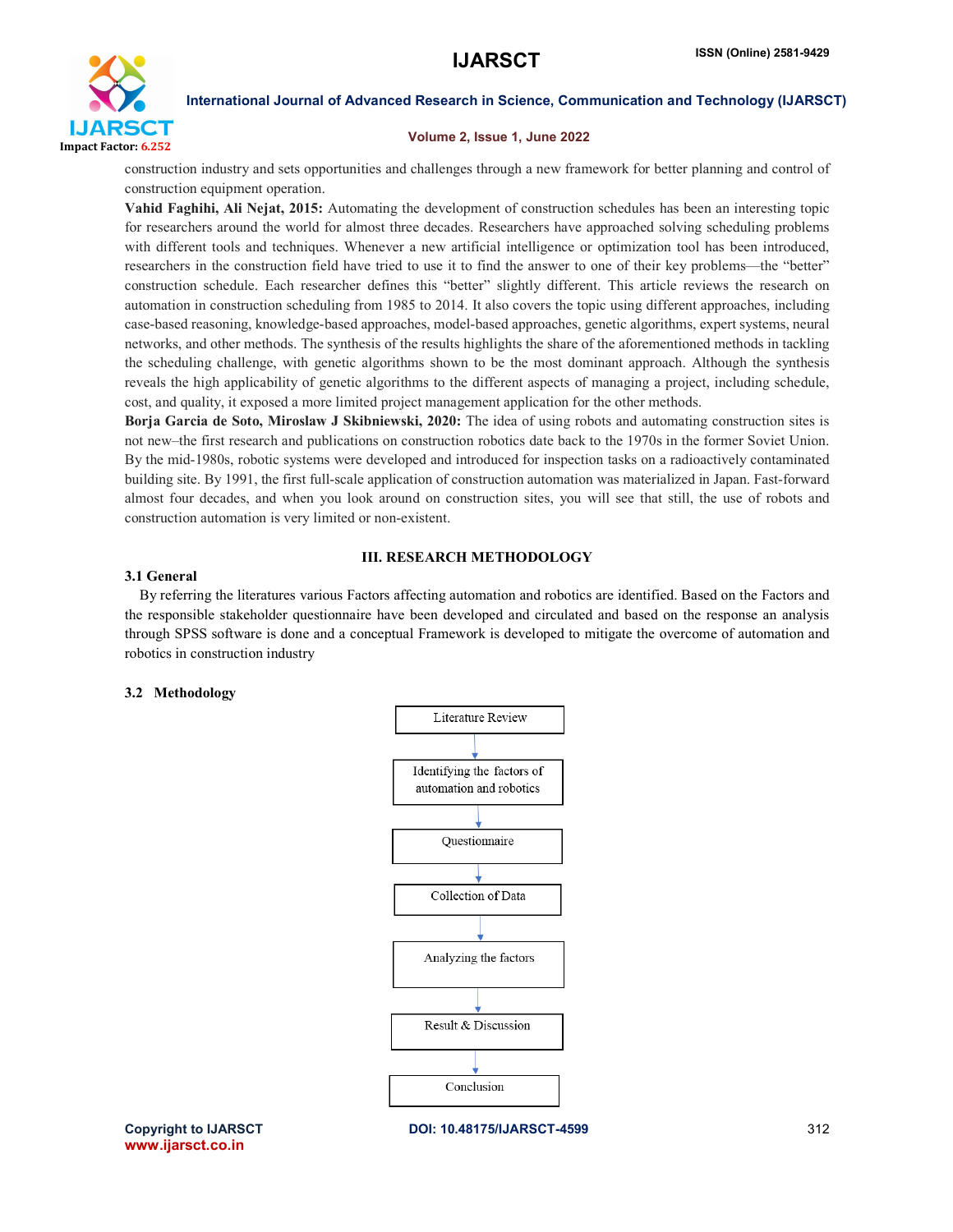

# Volume 2, Issue 1, June 2022

# IV. CONCLUSION

From survey, Automation and Robotization of construction sites is very important to replace men for hazardous operations in foul weather, darkness, deep waters, high radiation zones, dangerous areas, and high elevations. It is also helpful from the point of view of avoidance of disruptive effects of strikes, problems of motivation and administration, safety and health regulations, shortage of skilled labours and to carry out repetitive, dirty and dangerous works and completion of projects or tasks with quality control, within the specified time and economy. Based on the questionnaires the further scope is to analyses the responses received and to mitigate by developing a conceptual Framework.

# 4.1 Future Works for Phase II Project

- Collecting questionnaire forms from various construction industry
- Using SPSS software for statistical analysis for questionnaire
- With AMOS software, creating a framework model for automation and robotics for construction industry

# **REFERENCES**

- [1]. M. Koch: Interior Finishing Robot Tasks and Acceptance 1. ISARC, Munich 1998
- [2]. H. Yberle: Climbing Robot RoSyII.15 ISARC Munich 1998
- [3]. F. Heuser: EDI Basis for Automation and Robotics in Construction. 15. ISARC, Munich 1998. iv. MartinezS. and Jardon A. Building industrialization: Robotized assembly of modular products. Building Industrialization, 28(2):pp.134-142, 2008. v. Terada Y. and Murata, S. Automatic modular assembly system and its distributed control. International Journal of Robotics Research, 27(3- 4): 445-462, 2008.
- [4]. Helm V. an Ercan S. Mobile robotic fabrication on construction sites:DimRob. Proceedings of the 2012 IEEE/RSJ International Conference on Intelligent Robots and Systems, pages 4335-4341, Portugal,2012.
- [5]. Choi H.S. and Han C.S. Development of hybrid robot for construction works with pneumatic actuator. Automation in Construction, 14(4): 452- 459, 2005.
- [6]. Journal of Automation in Construction Special Issue: The best of ISARC 2002, Vol 13, Issue 1, January 2004, pp 5-19. ix. Robotics and Automation in Construction, Published online 01, October 2008 ISBN 978- 953- 7619-13-8.
- [7]. Crawford, F.S.(1988) "Culvert Whistlers Revisited", Journal of Physics. 56(8), 752-754.
- [8]. Dereck Seward and Khaled Zied(2004), "Graphical Programming and Development of Construction Robots", Journal of Construction Engineering and Management, ASCE. 65.
- [9]. V. S. S Kumar and Balaji Narsimhulu(1999), "Robotics in Construction Insdustry" . 1-3.
- [10]. Farid, F. (1993), Journal of Construction Engineering and Management, ASCE. 119(2), 193- 195. xiv. Krom (1997), "Industrialization and Robotics in Construction", Journal of Construction Engineering and Management, ASCE. 111(3), 260- 280.

# ANNEXURE 1

# STUDY ON AUTOMATION AND ROBOTICS IN CONSTRUCTION INDUSTRY

The purpose of this questionnaire is to look at the numerous factors that influence automation and robotics in construction industry. The results of this survey are used to determine the project's success. Scholar Details: Name: INIYAN E Designation: Post Graduate Student of Kumaraguru College of Technology Course: M.E. Construction Management Under the Guidance of, Name: Dr Ramadevi k Designation: Professor Name: Prabakaran P A Designation: Assistant Professor College : Kumaraguru College of Technology, Coimbatore.

www.ijarsct.co.in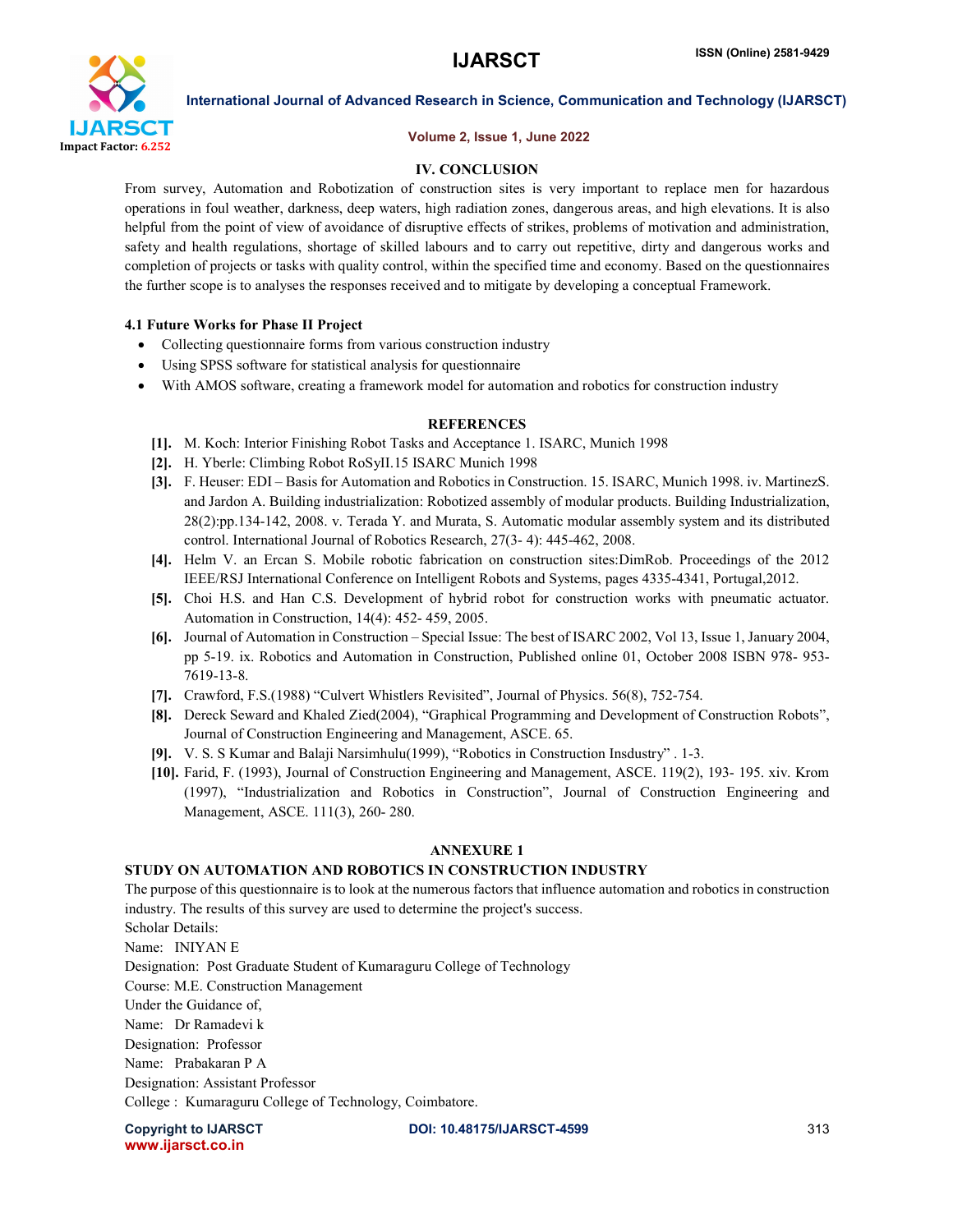

### Volume 2, Issue 1, June 2022

Instructions for filling up the form:

- 1. Please choose the relevant options or provide the necessary information for the questions.
- 2. Please describe any alternative option not listed in the questionnaire that is relevant to the study and would add to its output in the area provided at the conclusion of the questions.
- 3. The questionnaire must be filled out as completely as possible with relevant information. All information provided in this questionnaire will be used solely for academic research purposes and will remain totally secret, with the name of the organization not being mentioned.

Give your opinion on the following criteria using the scale provided:

1-Strongly Disagree

2-Disagree

3-Neutral

4-Agree

5-Strongly agree

1. Will Application of Automation and Robotics solve such issues like poor productivity and risky working conditions in construction Strongly disagree

Disagree Neutral Agree Strongly agree

2. Do you believe that automation can reduce labors dependability and reduced human error in construction Strongly disagree Disagree Neutral Agree Strongly agree

3. Have you ever used automation for a specific work to reduce cost of the work in a construction Strongly disagree Disagree Neutral Agree Strongly agree

4. Will you accept that large investment has to be involved in owning and using automation and robotics product in a company Strongly disagree Disagree Neutral Agree Strongly agree

5. Do you think Automation and Robot can be used in all the phases of construction Strongly disagree Disagree Neutral

www.ijarsct.co.in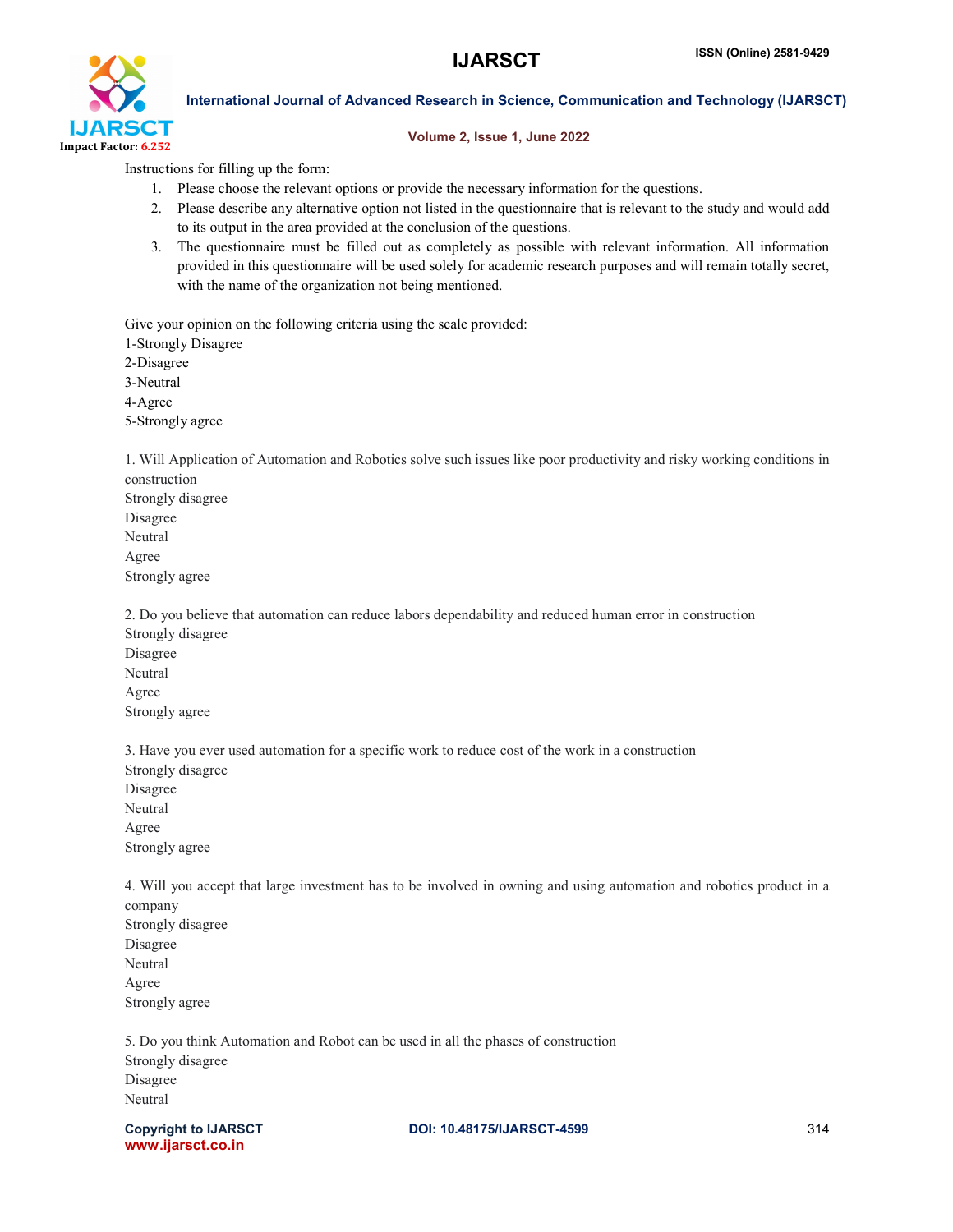

#### Volume 2, Issue 1, June 2022

Agree Strongly agree

6. Do you accept the fact Automation and Robot cause continuous unemployment for skilled labors Strongly disagree Disagree Neutral Agree Strongly agree

7. Do you think that automation saves a lot of construction time in a project Strongly disagree Disagree Neutral Agree Strongly agree

8. Due to Limited resources available in small and medium size firm automation is not adopted by all construction industry Strongly disagree Disagree Neutral

Agree Strongly agree

9. Will Automation Technology are expensive to adapt and maintain Strongly disagree Disagree Neutral Agree Strongly agree

10. Will Employees need a training program for implementation of automation in construction work Strongly disagree Disagree Neutral Agree Strongly agree

11. Will you accept that Implementation of automation help in Safety improvement and Improving working conditions Strongly disagree Disagree Neutral Agree Strongly agree

12. Will automation process help in Less material wastage Strongly disagree Disagree Neutral

www.ijarsct.co.in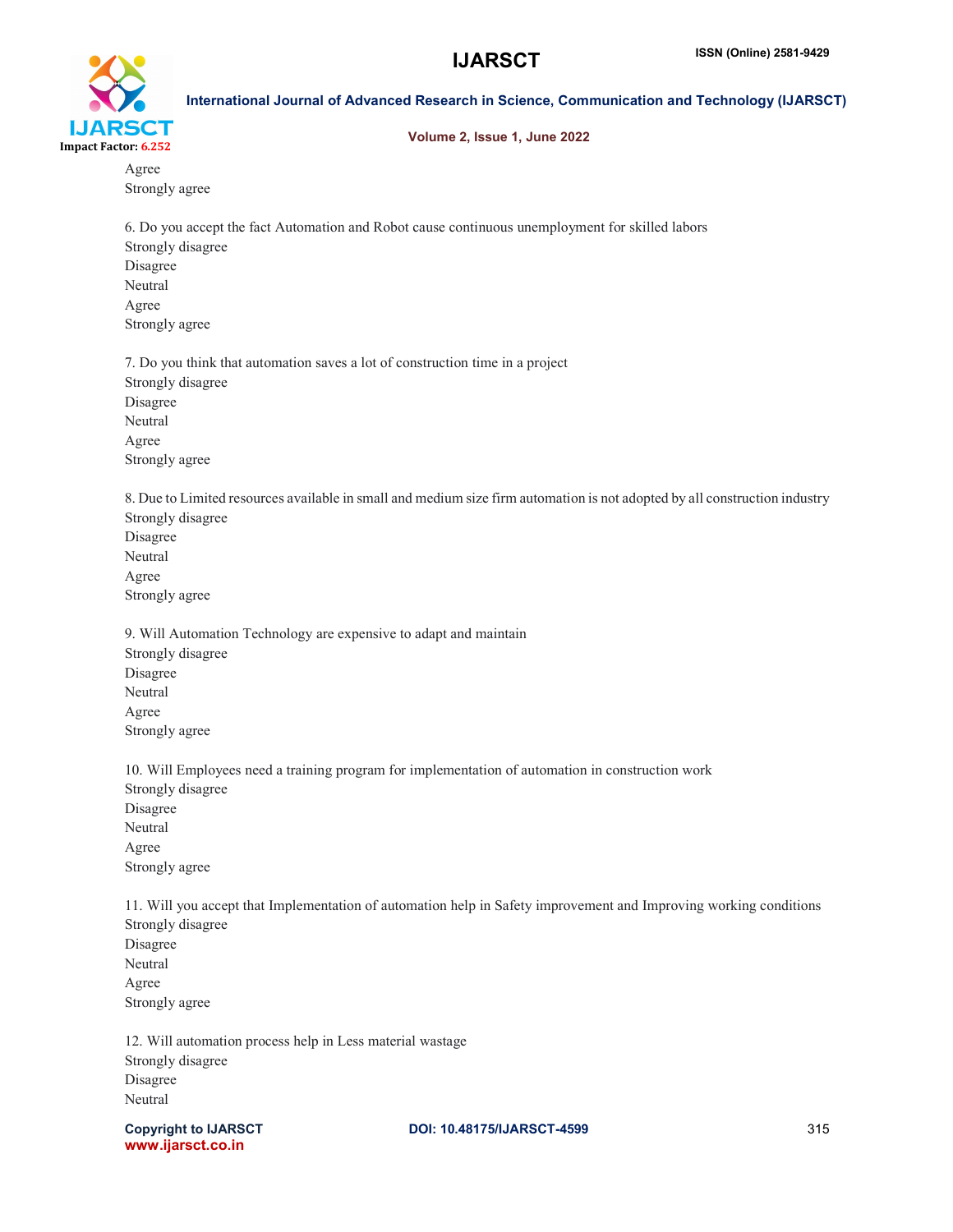

# Volume 2, Issue 1, June 2022

Agree Strongly agree

13. Does unique construction product are required in initiation stage of assimilation of automation products Strongly disagree Disagree Neutral Agree Strongly agree

14. Do you think that automation system is more easily locally available in the market nowadays Strongly disagree Disagree Neutral Agree Strongly agree

15. Does automation technology are expensive to update and services Strongly disagree Disagree Neutral Agree Strongly agree

16. Does Automation and robotics are not used in the erection process in making of steel components Strongly disagree Disagree Neutral Agree strongly agree

17. Have you ever demolished a building with automation process and without use of an employee Strongly disagree Disagree Neutral Agree Strongly agree

18. Do you think that implementing automation method in your site will improve the market value of your company Strongly disagree Disagree Neutral Agree Strongly agree

19. Will Automation process can be used depending upon the size of project Strongly disagree Disagree Neutral

www.ijarsct.co.in